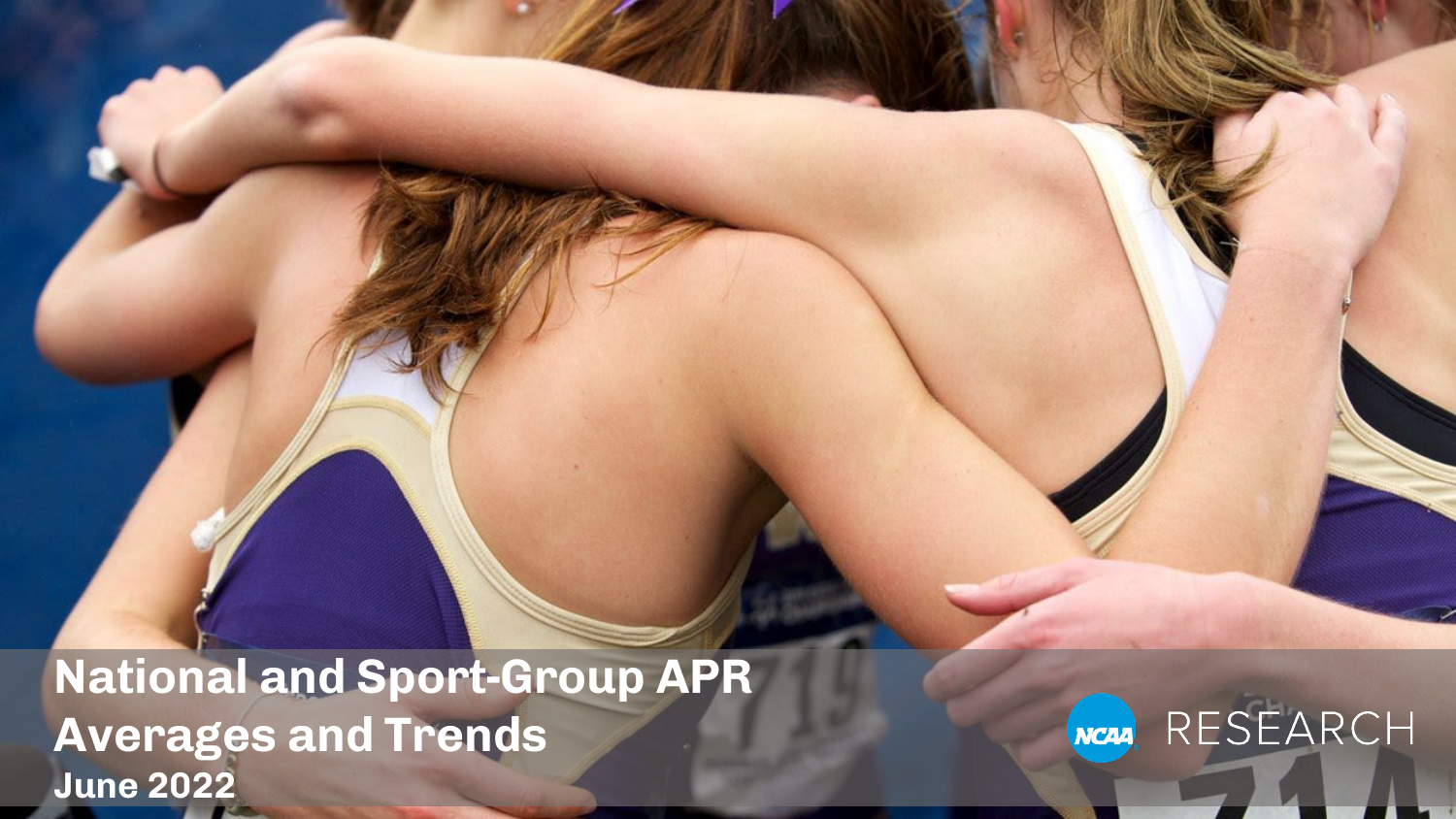### **Average Four-Year APRs**

(Includes 2017-18 through 2020-21 Academic Years)

|                         | <b>Four-Year</b><br>Average |
|-------------------------|-----------------------------|
| <b>Overall</b>          | $984 (+1)$                  |
|                         |                             |
| <b>Baseball</b>         | $977 (+0)$                  |
| Football                | $964 (+0)$                  |
| <b>Men's Basketball</b> | $968 (+2)$                  |
| Women's Basketball      | $983 (+0)$                  |

- 1. APR displayed for all squads submitting usable data for 2020-21 (N=6,063).
- 2. Numbers in parentheses are point changes from last 4-year APRs reported (May 2020).
- 3. See subsequent slides on single-year APRs for best description of APR changes/trends.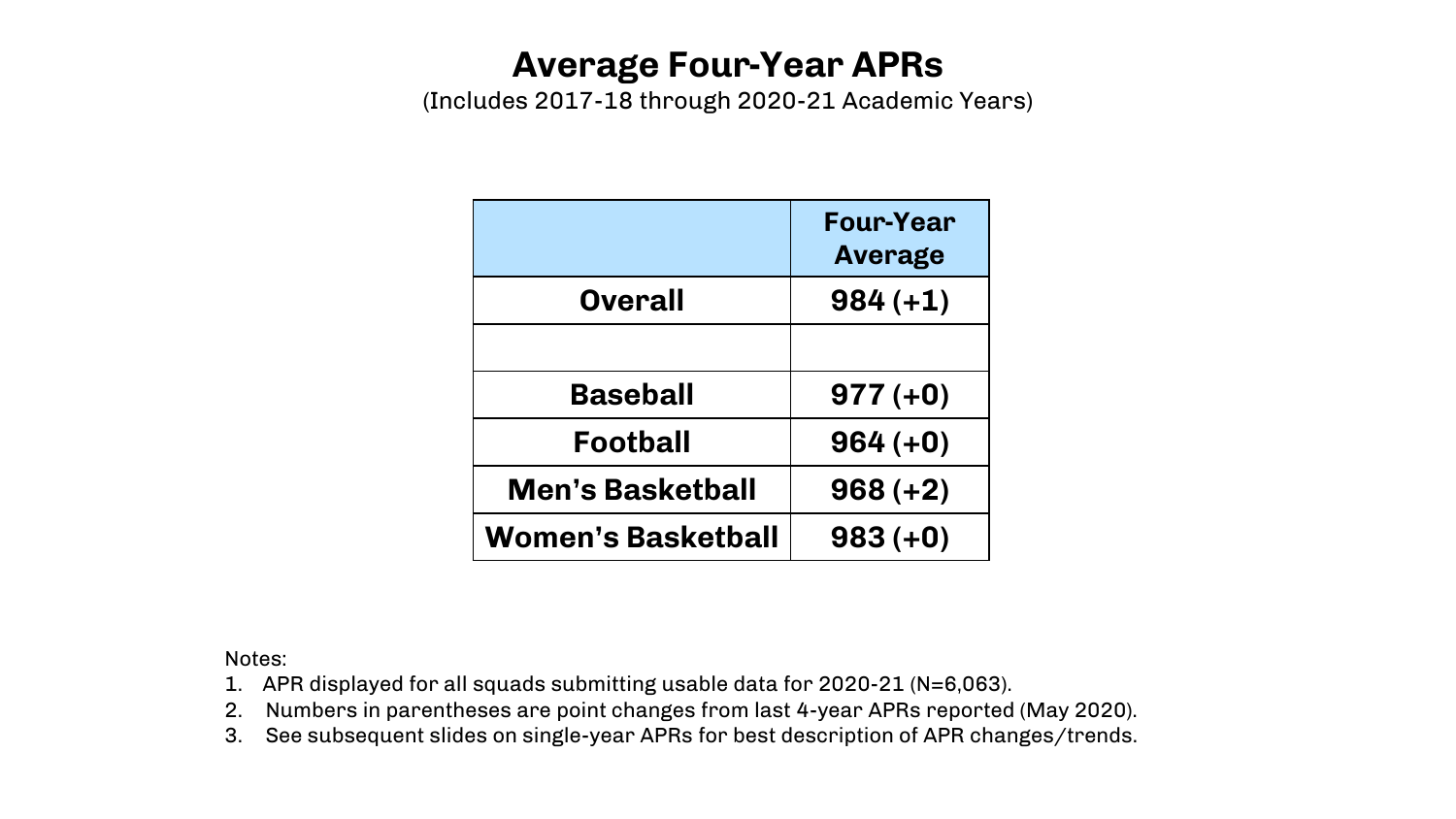### **Trends in the Distribution of Multi-Year APRs**

| <b>APR Range</b><br>(Raw)     | 4-Year<br><b>Aggregation</b><br>after 2012-13 | 4-Year<br><b>Aggregation</b><br>after 2013-14 | 4-Year<br><b>Aggregation</b><br>after 2014-15 | 4-Year<br><b>Aggregation</b><br>after 2015-16 | 4-Year<br><b>Aggregation</b><br>after 2016-17 | 4-Year<br><b>Aggregation</b><br>after 2017-18 | 4-Year<br><b>Aggregation</b><br>after 2018-19 | 4-Year<br><b>Aggregation</b><br>after 2019-20 | 4-Year<br><b>Aggregation</b><br>after 2020-21 |
|-------------------------------|-----------------------------------------------|-----------------------------------------------|-----------------------------------------------|-----------------------------------------------|-----------------------------------------------|-----------------------------------------------|-----------------------------------------------|-----------------------------------------------|-----------------------------------------------|
| $0 - 599$                     | $0(0.0\%)$                                    | $0(0.0\%)$                                    | $0(0.0\%)$                                    | $0(0.0\%)$                                    | $0(0.0\%)$                                    | $0(0.0\%)$                                    | $0(0.0\%)$                                    | $0(0.0\%)$                                    | $0(0.0\%)$                                    |
| 600-699                       | $0(0.0\%)$                                    | $0(0.0\%)$                                    | $2(0.0\%)$                                    | $0(0.0\%)$                                    | $0(0.0\%)$                                    | $0(0.0\%)$                                    | $0(0.0\%)$                                    | $0(0.0\%)$                                    | $0(0.0\%)$                                    |
| 700-799                       | $1(0.0\%)$                                    | $1(0.0\%)$                                    | $5(0.1\%)$                                    | $6(0.1\%)$                                    | $1(0.0\%)$                                    | $0(0.0\%)$                                    | $0(0.0\%)$                                    | $1(0.0\%)$                                    | $1(0.0\%)$                                    |
| 800-824                       | $2(0.0\%)$                                    | $0(0.0\%)$                                    | $3(0.1\%)$                                    | $1(0.0\%)$                                    | $3(0.1\%)$                                    | $0(0.0\%)$                                    | $1(0.0\%)$                                    | $0(0.0\%)$                                    | $1(0.0\%)$                                    |
| 825-849                       | $3(0.0\%)$                                    | $6(0.1\%)$                                    | $5(0.1\%)$                                    | $3(0.1\%)$                                    | $4(0.1\%)$                                    | $2(0.0\%)$                                    | $0(0.0\%)$                                    | $0(0.0\%)$                                    | $0(0.0\%)$                                    |
| 850-874                       | 14 (0.2%)                                     | 13 (0.2%)                                     | $9(0.2\%)$                                    | $7(0.1\%)$                                    | $3(0.1\%)$                                    | $6(0.1\%)$                                    | $2(0.0\%)$                                    | $5(0.1\%)$                                    | $3(0.0\%)$                                    |
| 875-899                       | 28 (0.4%)                                     | 19 (0.3%)                                     | 16 (0.3%)                                     | $13(0.2\%)$                                   | $9(0.2\%)$                                    | $11(0.2\%)$                                   | $4(0.1\%)$                                    | $5(0.1\%)$                                    | $6(0.1\%)$                                    |
| 900-924                       | 122 (1.9%)                                    | 79 (1.2%)                                     | 43 (0.7%)                                     | 39 (0.7%)                                     | 31(0.5%)                                      | 27 (0.5%)                                     | 36 (0.6%)                                     | 26 (0.4%)                                     | $31(0.5\%)$                                   |
| 925-949                       | 584 (9.1%)                                    | $529(8.1\%)$                                  | 376 (6.3%)                                    | 318(5.3%)                                     | 263 (4.4%)                                    | 265 (4.4%)                                    | 248 (4.1%)                                    | 201 (3.3%)                                    | 229 (3.8%)                                    |
| 950-974                       | 1,691 (26.2%)                                 | 1,677 (25.8%)                                 | 1,424 (23.9%)                                 | 1,267 (21.1%)                                 | 1,185 (19.9%)                                 | 1,180 (19.7%)                                 | 1,150 (19.1%)                                 | 1,128 (18.8%)                                 | 1,076 (17.7%)                                 |
| 975-999                       | 3,116(48.3%)                                  | 3,207 (49.3%)                                 | 3,111(52.3%)                                  | 3,215 (53.7%)                                 | 3,261 (54.7%)                                 | 3,285(54.8%)                                  | 3,294 (54.7%)                                 | 3,357 (55.9%)                                 | 3,344 (55.2%)                                 |
| 1000                          | 889 (13.8%)                                   | 980 (15.1%)                                   | 952 (16.0%)                                   | 1,122 (18.7%)                                 | 1,198 (20.1%)                                 | 1,220 (20.3%)                                 | 1,282 (21.3%)                                 | 1,286 (21.4%)                                 | 1,372 (22.6%)                                 |
| <b>Total</b><br><b>Squads</b> | 6,450                                         | 6,511                                         | 5,946                                         | 5,991                                         | 5,958                                         | 5,996                                         | 6,017                                         | 6,009                                         | 6,063                                         |

Notes:

Squads with 4-year squad sizes below 30 are judged for penalties based on a squad-size adjusted APR (unadjusted APRs displayed in table). The overall number of squads decreased in 2014-15 due to a change in APR policy that combined indoor and outdoor track & field cohorts.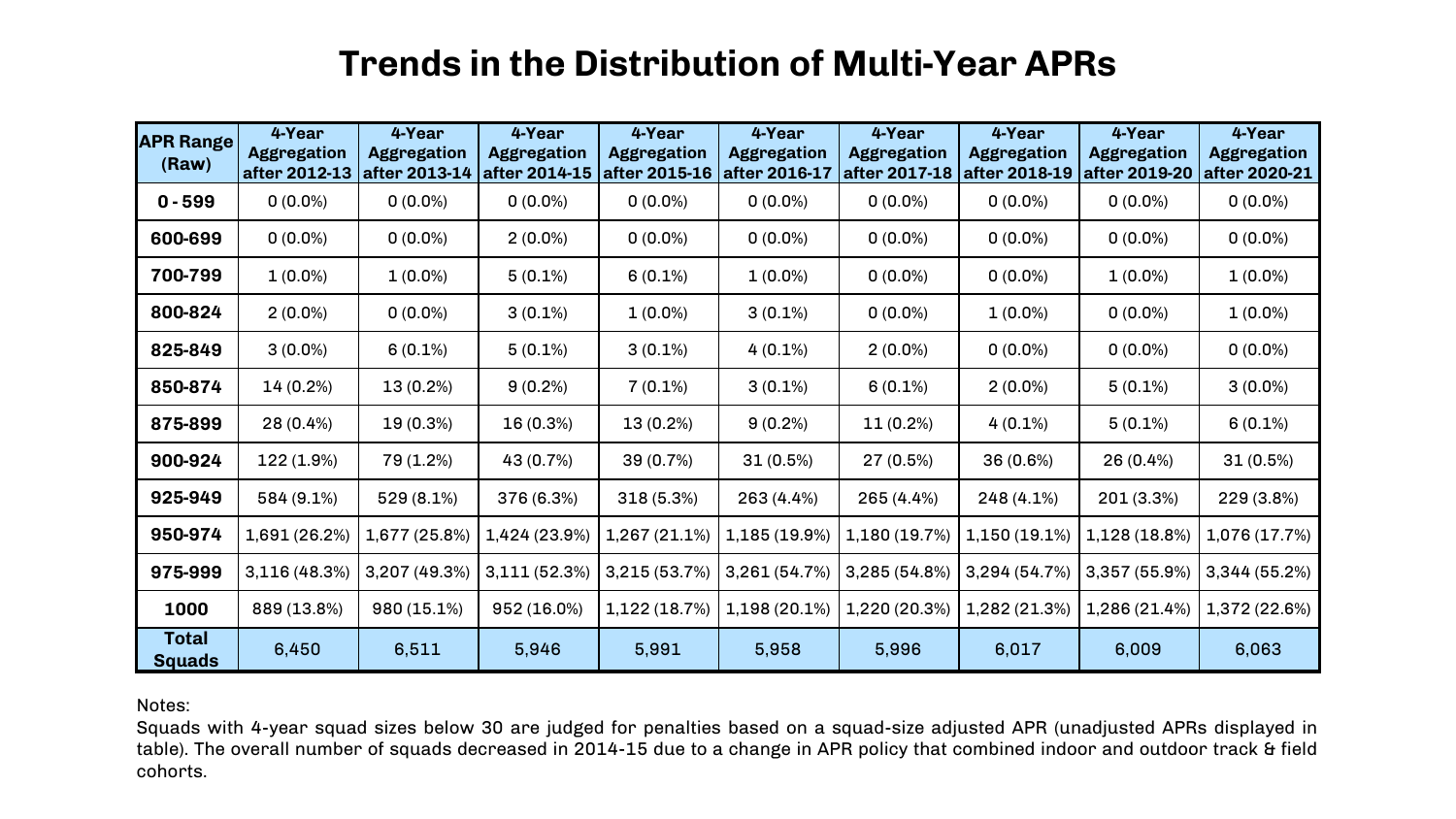### **Average APRs by Sport for Women's Teams**

(Four-Year APR for 2017-18 thru 2020-21 – Sorted Highest to Lowest)

| <b>SPORT</b>             | # Teams | <b>Four-Year APR Average</b> |  |  |  |
|--------------------------|---------|------------------------------|--|--|--|
| <b>Skiing</b>            | 10      | 996                          |  |  |  |
| <b>Gymnastics</b>        | 61      | 994                          |  |  |  |
| <b>Lacrosse</b>          | 118     | 994                          |  |  |  |
| Golf                     | 268     | 993                          |  |  |  |
| <b>Beach Volleyball</b>  | 54      | 993                          |  |  |  |
| <b>Swimming</b>          | 194     | 993                          |  |  |  |
| <b>Field Hockey</b>      | 79      | 992                          |  |  |  |
| <b>Tennis</b>            | 305     | 991                          |  |  |  |
| <b>Soccer</b>            | 341     | 990                          |  |  |  |
| <b>Rowing</b>            | 88      | 990                          |  |  |  |
| <b>Cross Country</b>     | 353     | 990                          |  |  |  |
| <b>Ice Hockey</b>        | 35      | 989                          |  |  |  |
| <b>Volleyball</b>        | 339     | 989                          |  |  |  |
| <b>Softball</b>          | 300     | 987                          |  |  |  |
| <b>Water Polo</b>        | 36      | 987                          |  |  |  |
| <b>Fencing</b>           | 26      | 987                          |  |  |  |
| <b>Track &amp; Field</b> | 344     | 984                          |  |  |  |
| <b>Basketball</b>        | 355     | 983                          |  |  |  |
| <b>Bowling</b>           | 35      | 978                          |  |  |  |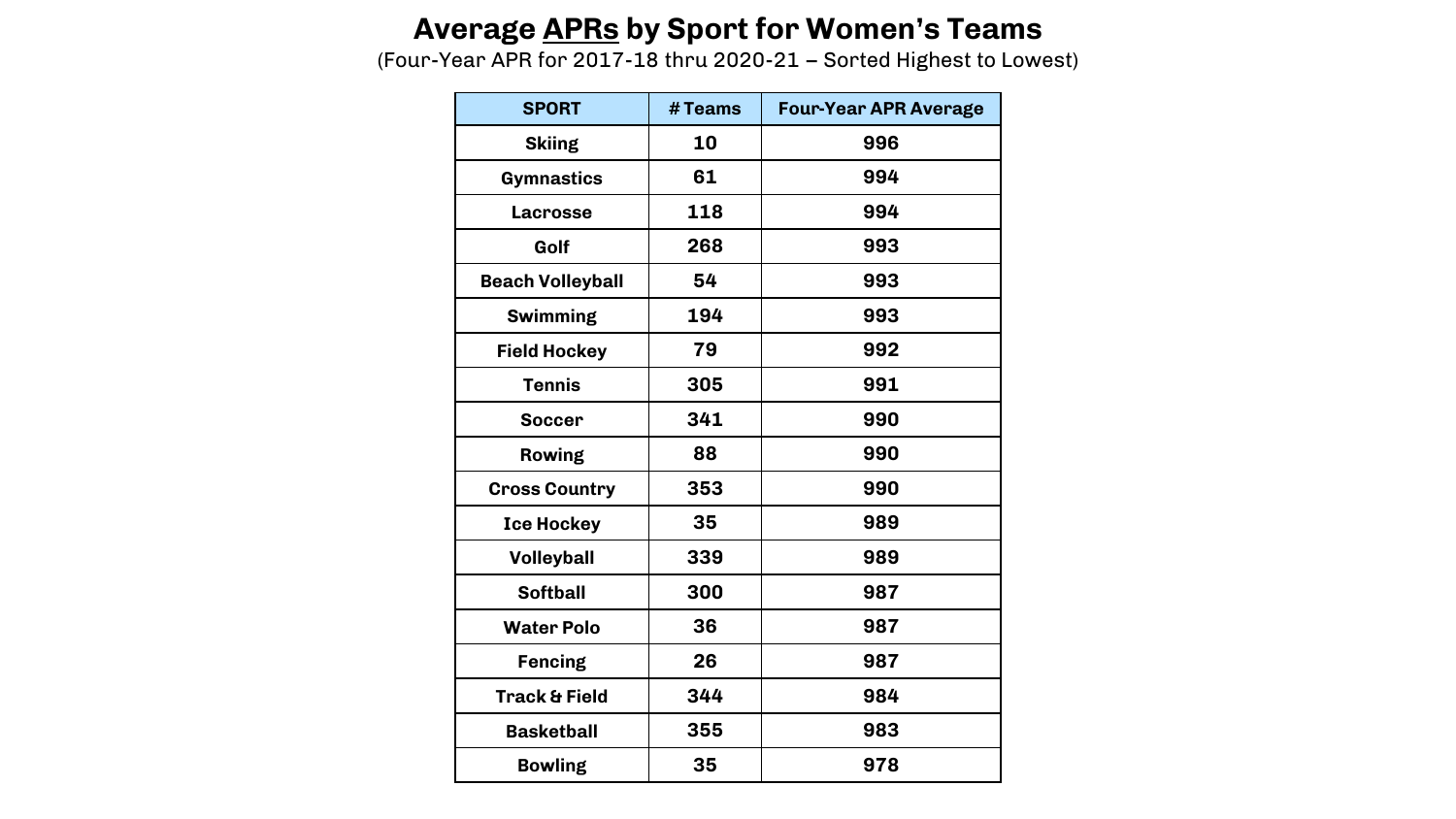### **Average Eligibility Rates by Sport for Women's Teams**

(Four-Year Eligibility Rate for 2017-18 thru 2020-21 – Sorted Highest to Lowest)

| <b>SPORT</b>             | <b>Four-Year Eligibility</b><br><b>Rate Average</b> |
|--------------------------|-----------------------------------------------------|
| <b>Skiing</b>            | 1000                                                |
| <b>Field Hockey</b>      | 996                                                 |
| Lacrosse                 | 996                                                 |
| Gymnastics               | 996                                                 |
| Golf                     | 995                                                 |
| <b>Ice Hockey</b>        | 995                                                 |
| <b>Tennis</b>            | 995                                                 |
| <b>Swimming</b>          | 994                                                 |
| <b>Beach Volleyball</b>  | 994                                                 |
| <b>Soccer</b>            | 993                                                 |
| <b>Volleyball</b>        | 992                                                 |
| <b>Rowing</b>            | 992                                                 |
| <b>Cross Country</b>     | 991                                                 |
| <b>Softball</b>          | 990                                                 |
| <b>Fencing</b>           | 990                                                 |
| <b>Water Polo</b>        | 989                                                 |
| <b>Basketball</b>        | 986                                                 |
| <b>Track &amp; Field</b> | 983                                                 |
| <b>Bowling</b>           | 981                                                 |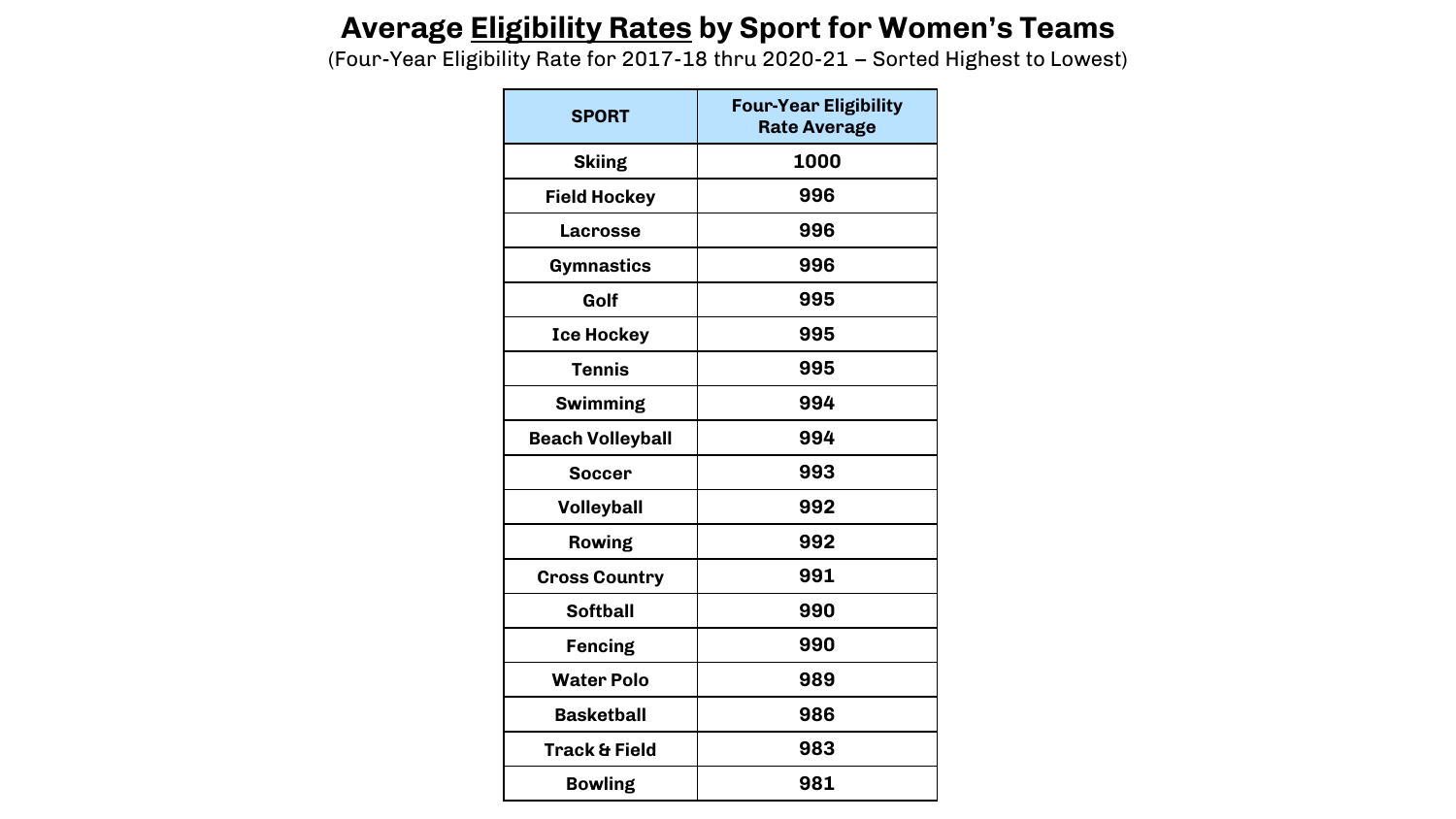### **Average Retention Rates by Sport for Women's Teams**

(Four-Year Retention Rate for 2017-18 thru 2020-21 – Sorted Highest to Lowest)

| <b>SPORT</b>             | <b>Four-Year Retention</b><br><b>Rate Average</b> |
|--------------------------|---------------------------------------------------|
| <b>Skiing</b>            | 991                                               |
| <b>Lacrosse</b>          | 991                                               |
| <b>Swimming</b>          | 990                                               |
| <b>Gymnastics</b>        | 990                                               |
| Golf                     | 990                                               |
| <b>Cross Country</b>     | 987                                               |
| <b>Field Hockey</b>      | 987                                               |
| <b>Rowing</b>            | 986                                               |
| <b>Soccer</b>            | 986                                               |
| <b>Tennis</b>            | 985                                               |
| <b>Volleyball</b>        | 984                                               |
| <b>Fencing</b>           | 983                                               |
| <b>Water Polo</b>        | 983                                               |
| <b>Track &amp; Field</b> | 982                                               |
| <b>Ice Hockey</b>        | 982                                               |
| <b>Softball</b>          | 982                                               |
| <b>Basketball</b>        | 977                                               |
| <b>Bowling</b>           | 974                                               |
| <b>Beach Volleyball</b>  | 973                                               |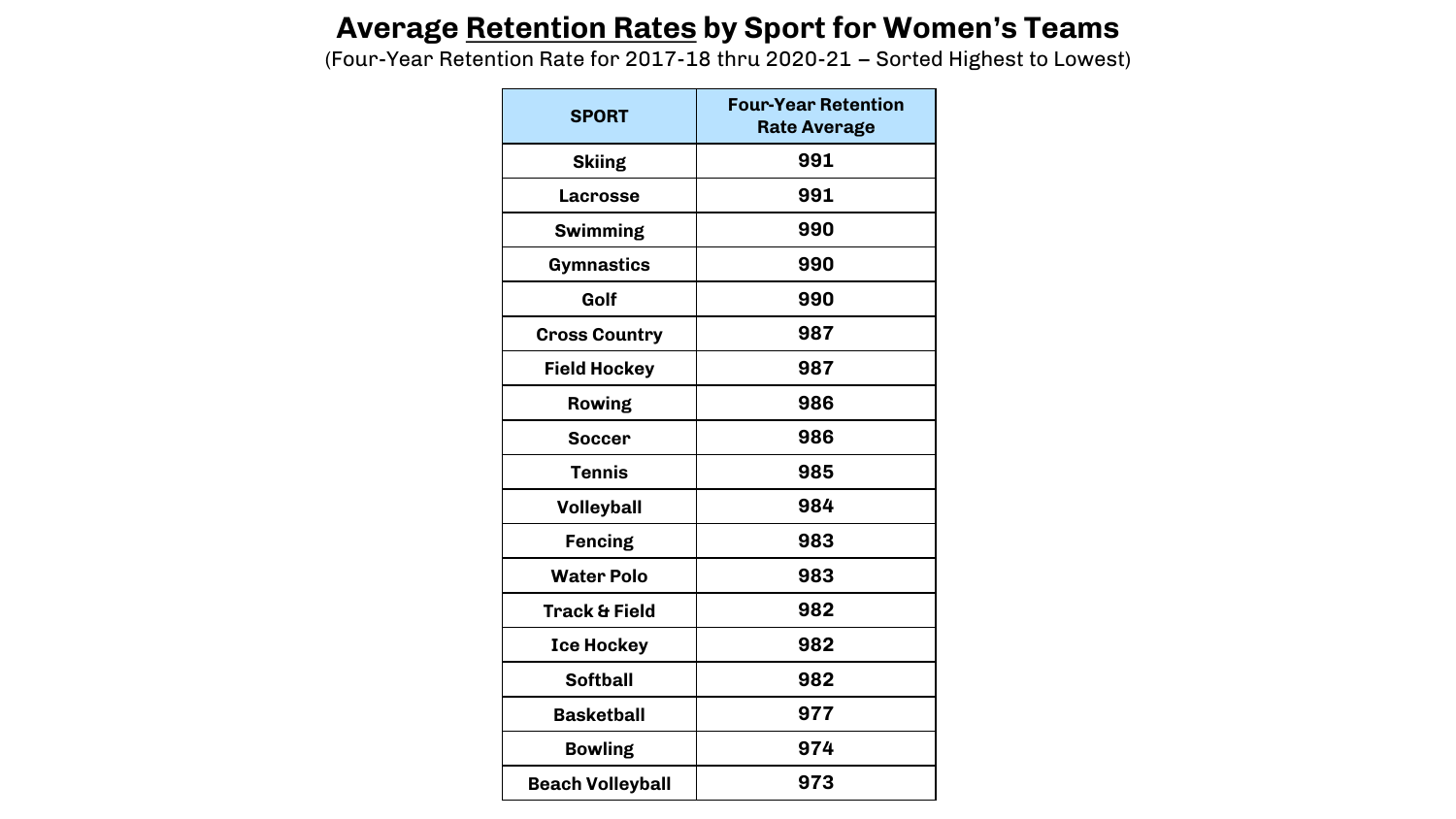### **Average APRs by Sport for Men's Teams**

(Four-Year APR for 2017-18 thru 2020-21 – Sorted Highest to Lowest)

| <b>SPORT</b>             | # Teams | <b>Four-Year APR Average</b> |  |  |
|--------------------------|---------|------------------------------|--|--|
| <b>Gymnastics</b>        | 12      | 991                          |  |  |
| Golf                     | 300     | 988                          |  |  |
| Rifle (co-ed)            | 22      | 988                          |  |  |
| <b>Tennis</b>            | 236     | 986                          |  |  |
| <b>Ice Hockey</b>        | 59      | 986                          |  |  |
| <b>Lacrosse</b>          | 74      | 986                          |  |  |
| <b>Volleyball</b>        | 24      | 986                          |  |  |
| <b>Swimming</b>          | 131     | 986                          |  |  |
| <b>Water Polo</b>        | 27      | 985                          |  |  |
| <b>Fencing</b>           | 18      | 984                          |  |  |
| <b>Skiing</b>            | 10      | 983                          |  |  |
| <b>Cross Country</b>     | 318     | 983                          |  |  |
| <b>Soccer</b>            | 207     | 979                          |  |  |
| <b>Baseball</b>          | 300     | 977                          |  |  |
| <b>Wrestling</b>         | 78      | 975                          |  |  |
| <b>Track &amp; Field</b> | 292     | 974                          |  |  |
| <b>Football (FBS)</b>    | 130     | 969                          |  |  |
| <b>Basketball</b>        | 357     | 968                          |  |  |
| <b>Football (FCS)</b>    | 127     | 959                          |  |  |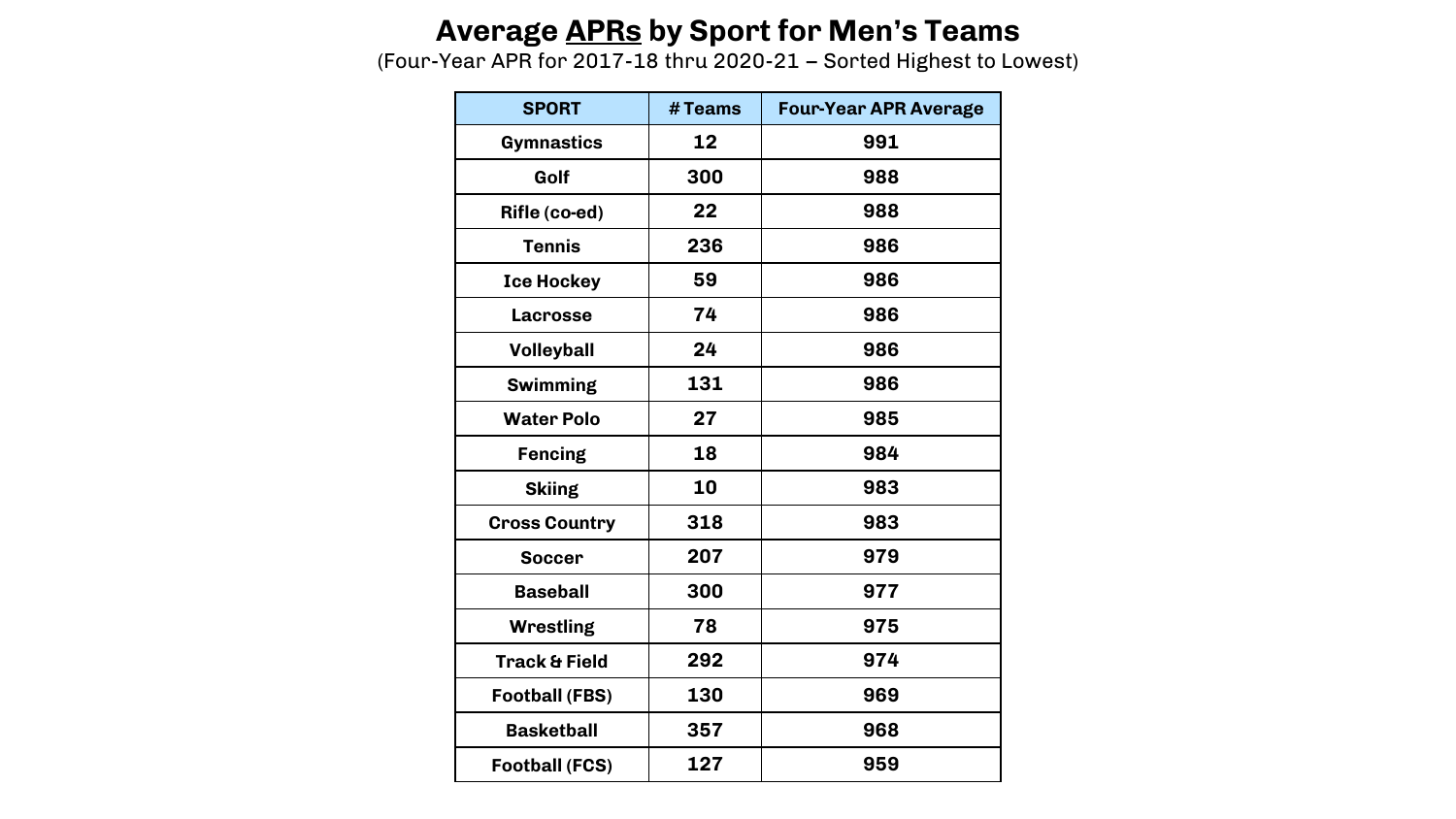### **Average Eligibility Rates by Sport for Men's Teams**

(Four-Year Eligibility Rate for 2017-18 thru 2020-21 – Sorted Highest to Lowest)

| <b>SPORT</b>             | <b>Four-Year Eligibility</b><br><b>Rate Average</b> |
|--------------------------|-----------------------------------------------------|
| <b>Ice Hockey</b>        | 992                                                 |
| <b>Tennis</b>            | 991                                                 |
| <b>Gymnastics</b>        | 991                                                 |
| Golf                     | 990                                                 |
| <b>Skiing</b>            | 989                                                 |
| <b>Lacrosse</b>          | 988                                                 |
| <b>Volleyball</b>        | 987                                                 |
| Rifle (co-ed)            | 986                                                 |
| <b>Baseball</b>          | 986                                                 |
| <b>Swimming</b>          | 985                                                 |
| <b>Soccer</b>            | 985                                                 |
| <b>Fencing</b>           | 982                                                 |
| <b>Water Polo</b>        | 982                                                 |
| <b>Cross Country</b>     | 982                                                 |
| Wrestling                | 976                                                 |
| <b>Basketball</b>        | 975                                                 |
| <b>Track &amp; Field</b> | 968                                                 |
| Football (FBS)           | 966                                                 |
| <b>Football (FCS)</b>    | 954                                                 |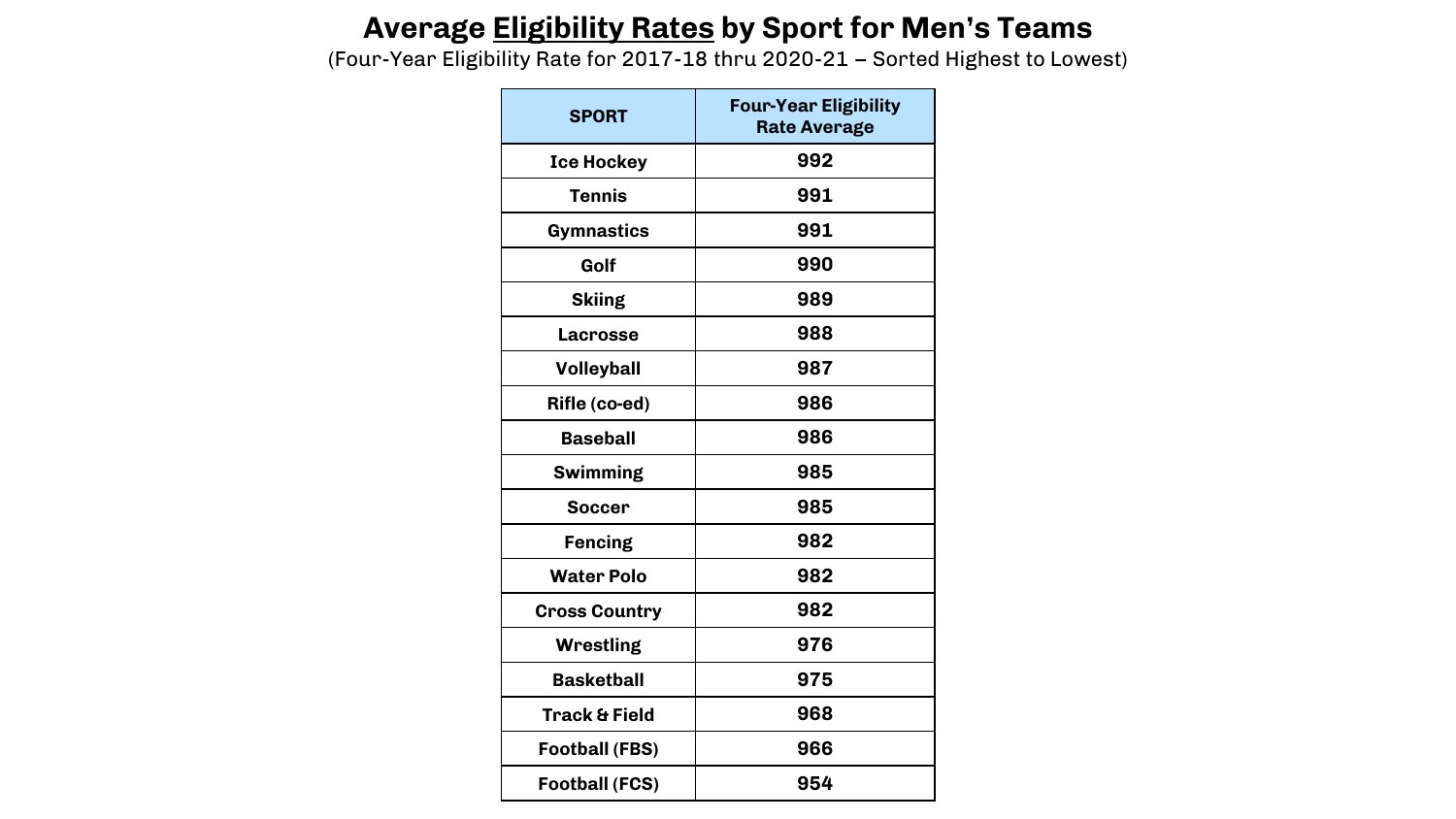### **Average Retention Rates by Sport for Men's Teams**

(Four-Year Retention Rate for 2017-18 thru 2020-21 – Sorted Highest to Lowest)

| <b>SPORT</b>             | <b>Four-Year Retention</b><br><b>Rate Average</b> |
|--------------------------|---------------------------------------------------|
| <b>Gymnastics</b>        | 990                                               |
| <b>Water Polo</b>        | 985                                               |
| Golf                     | 984                                               |
| Rifle (co-ed)            | 984                                               |
| <b>Fencing</b>           | 984                                               |
| <b>Swimming</b>          | 983                                               |
| <b>Lacrosse</b>          | 981                                               |
| <b>Cross Country</b>     | 981                                               |
| <b>Volleyball</b>        | 980                                               |
| <b>Tennis</b>            | 979                                               |
| <b>Ice Hockey</b>        | 978                                               |
| <b>Track &amp; Field</b> | 974                                               |
| <b>Skiing</b>            | 972                                               |
| Wrestling                | 970                                               |
| <b>Soccer</b>            | 970                                               |
| <b>Football (FBS)</b>    | 966                                               |
| <b>Baseball</b>          | 962                                               |
| <b>Football (FCS)</b>    | 957                                               |
| <b>Basketball</b>        | 954                                               |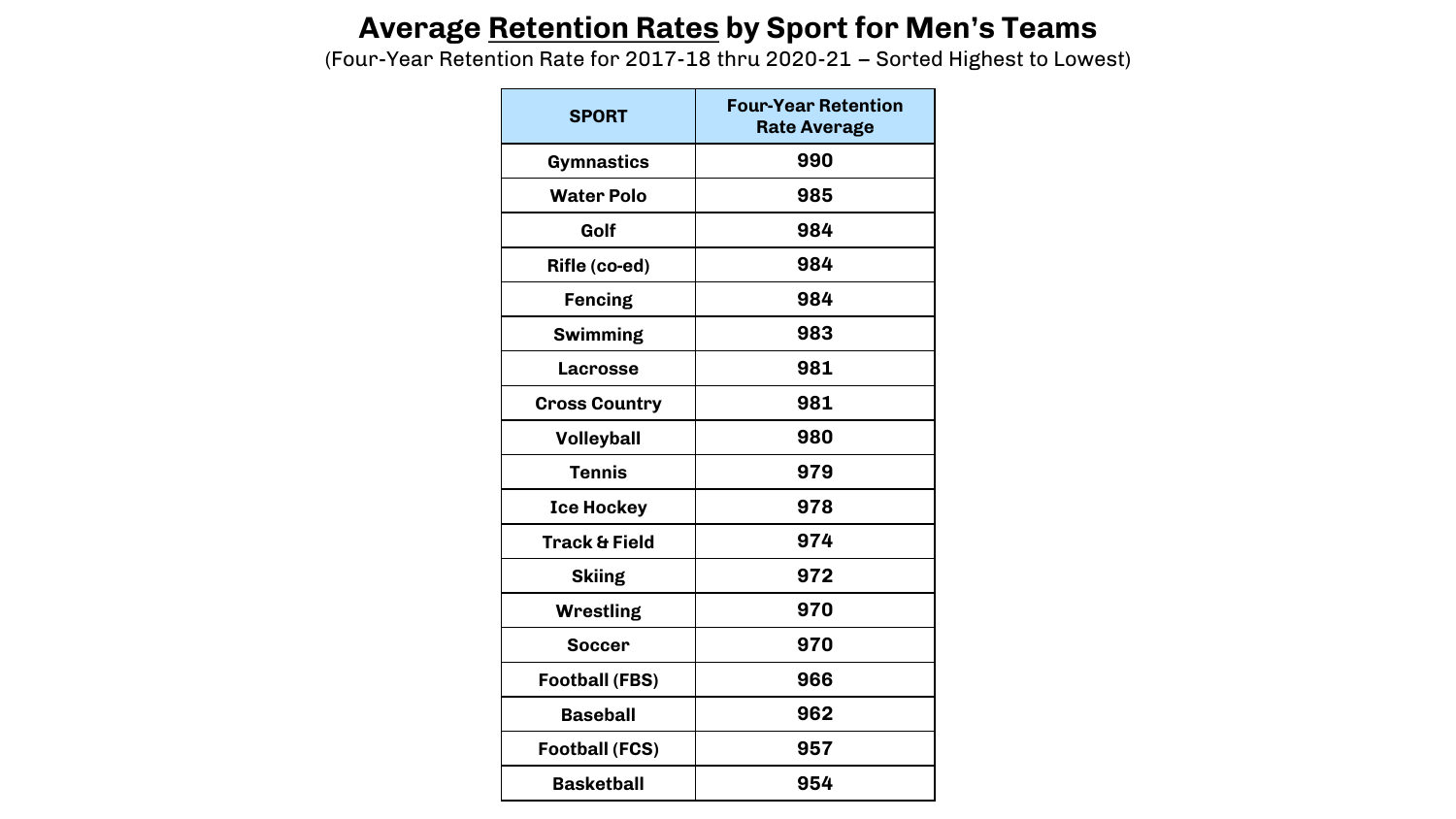# **Trends in Single-Year APR**

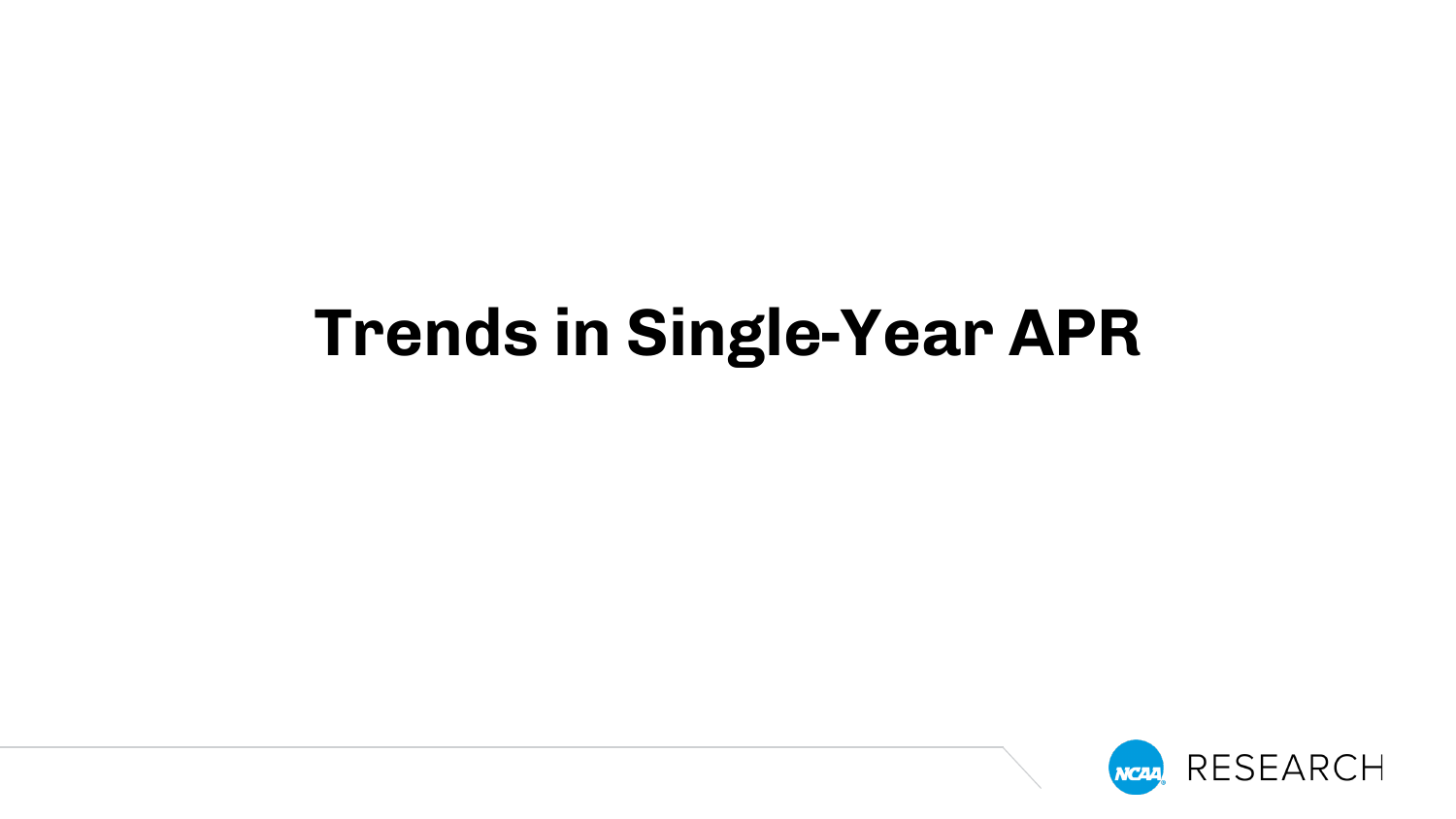# **Trends in Average APR, Eligibility and Retention**

(All Sports)



- 1. Based on 6,063 squads that sponsored the sport within Division I and provided usable data for 2020-21. APR calculated as a function of eligibility, retention and delayed graduation points.
- 2. APR retention calculation changed in the 2007-08 AY (shown as 2008 here) to grant point adjustments for certain transfer students. Change did not affect eligibility rate calculation.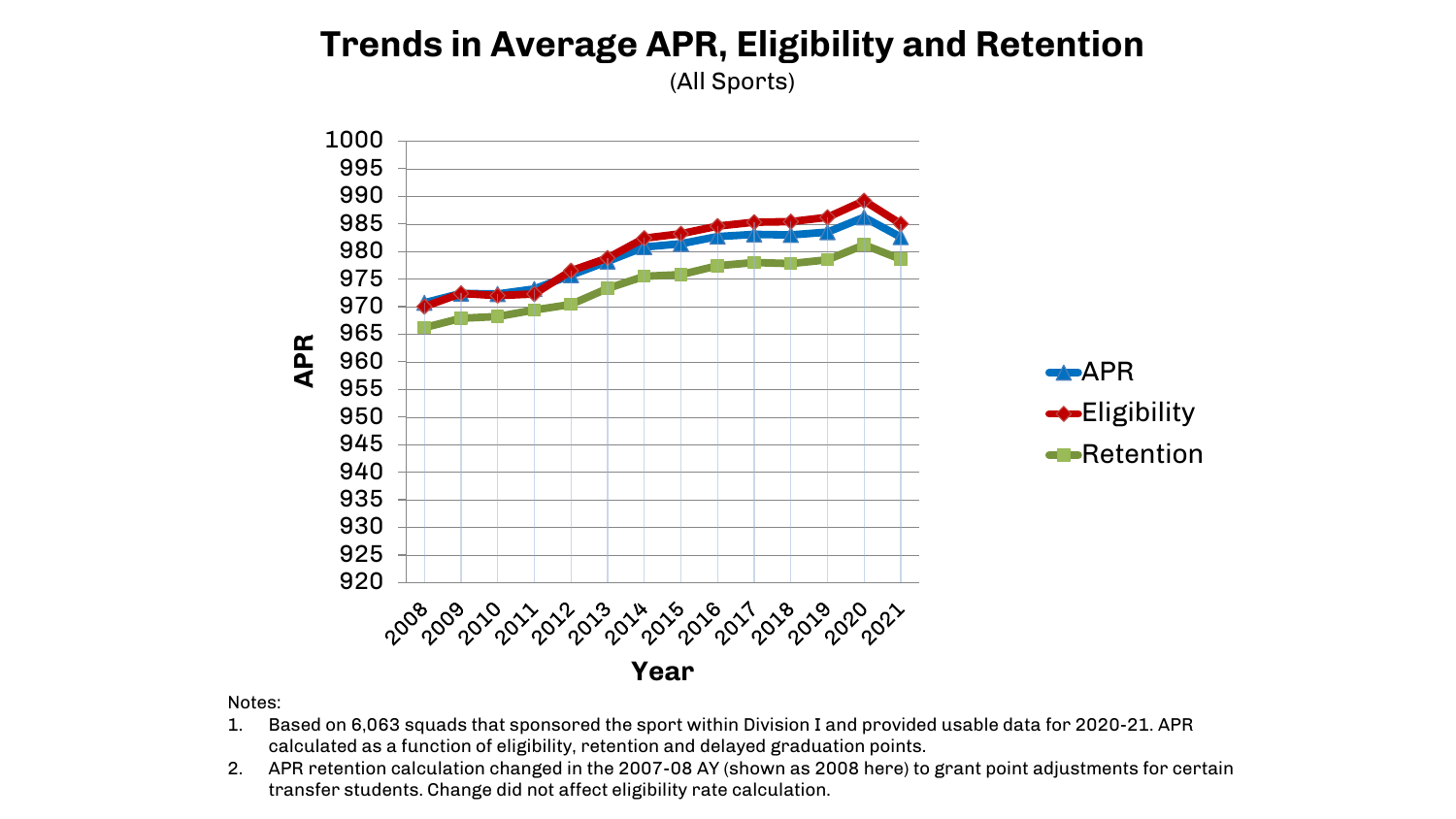### **APR Trends in Baseball, Basketball and Football**



- 1. Analyses based on squads that sponsored the sport within Division I in 2020-21.
- 2. APR retention calculation changed beginning in 2007-08 (shown as 2008 in the graph) to grant point adjustments for certain transfer students. Change did not affect eligibility rate calculation.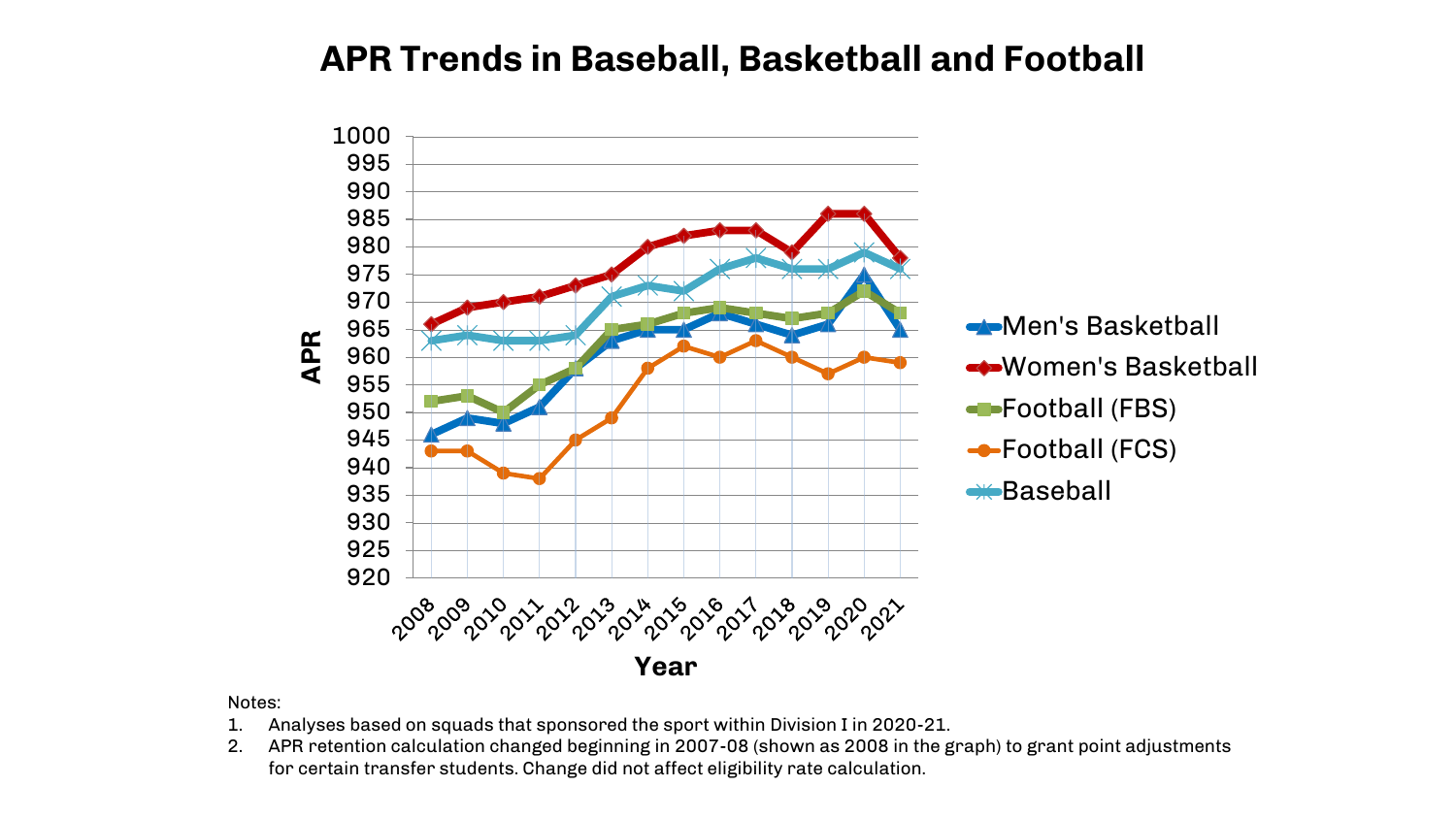### **Eligibility Trends in Baseball, Basketball and Football**



- 1. Analyses based on squads that sponsored the sport within Division I in 2020-21.
- 2. APR retention calculation changed beginning in 2007-08 (shown as 2008 in the graph) to grant point adjustments for certain transfer students. Change did not affect eligibility rate calculation.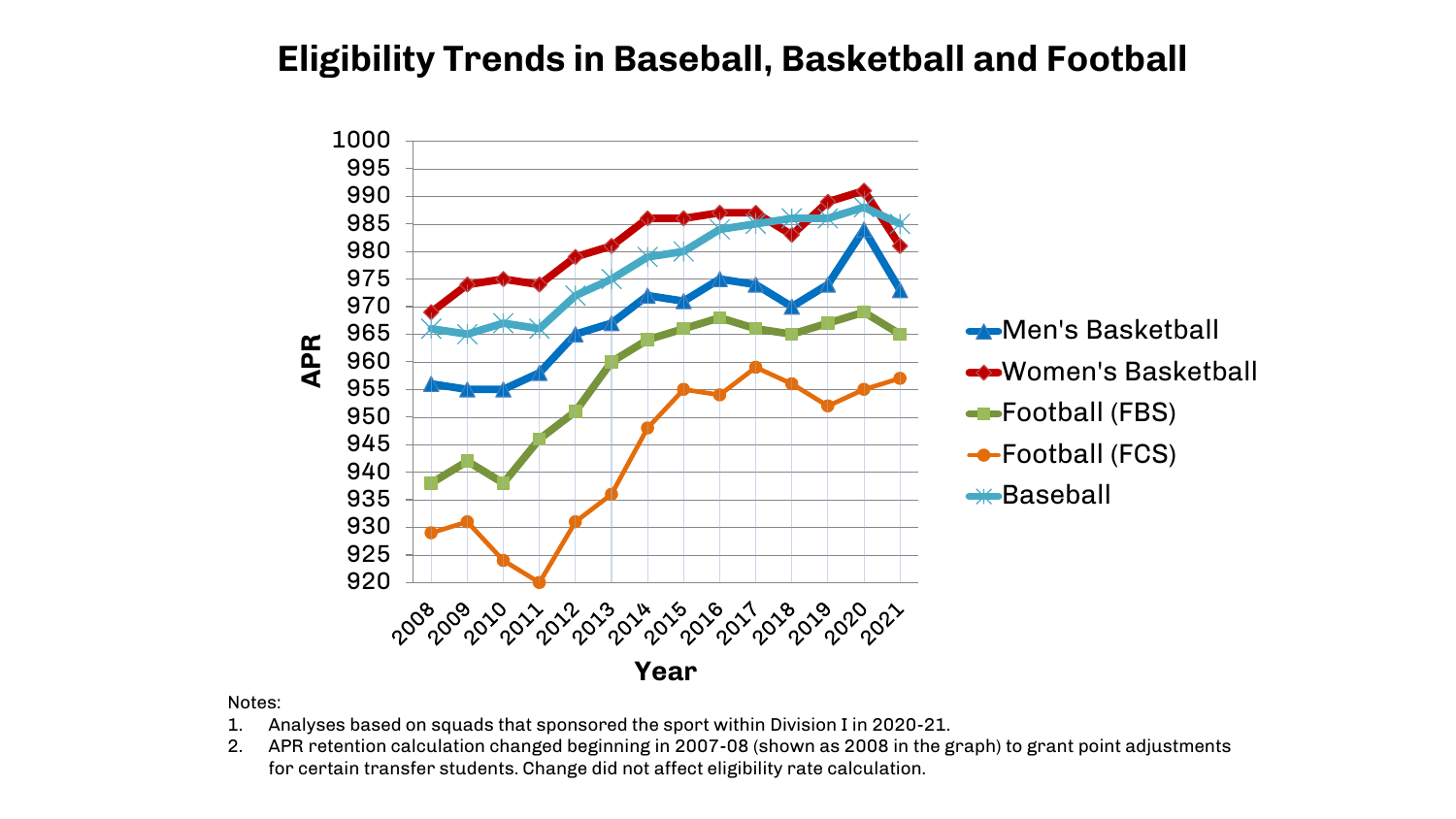### **Retention Trends in Baseball, Basketball and Football**



- 1. Analyses based on squads that sponsored the sport within Division I in 2020-21.
- 2. APR retention calculation changed beginning in 2007-08 (shown as 2008 in the graph) to grant point adjustments for certain transfer students. Change did not affect eligibility rate calculation.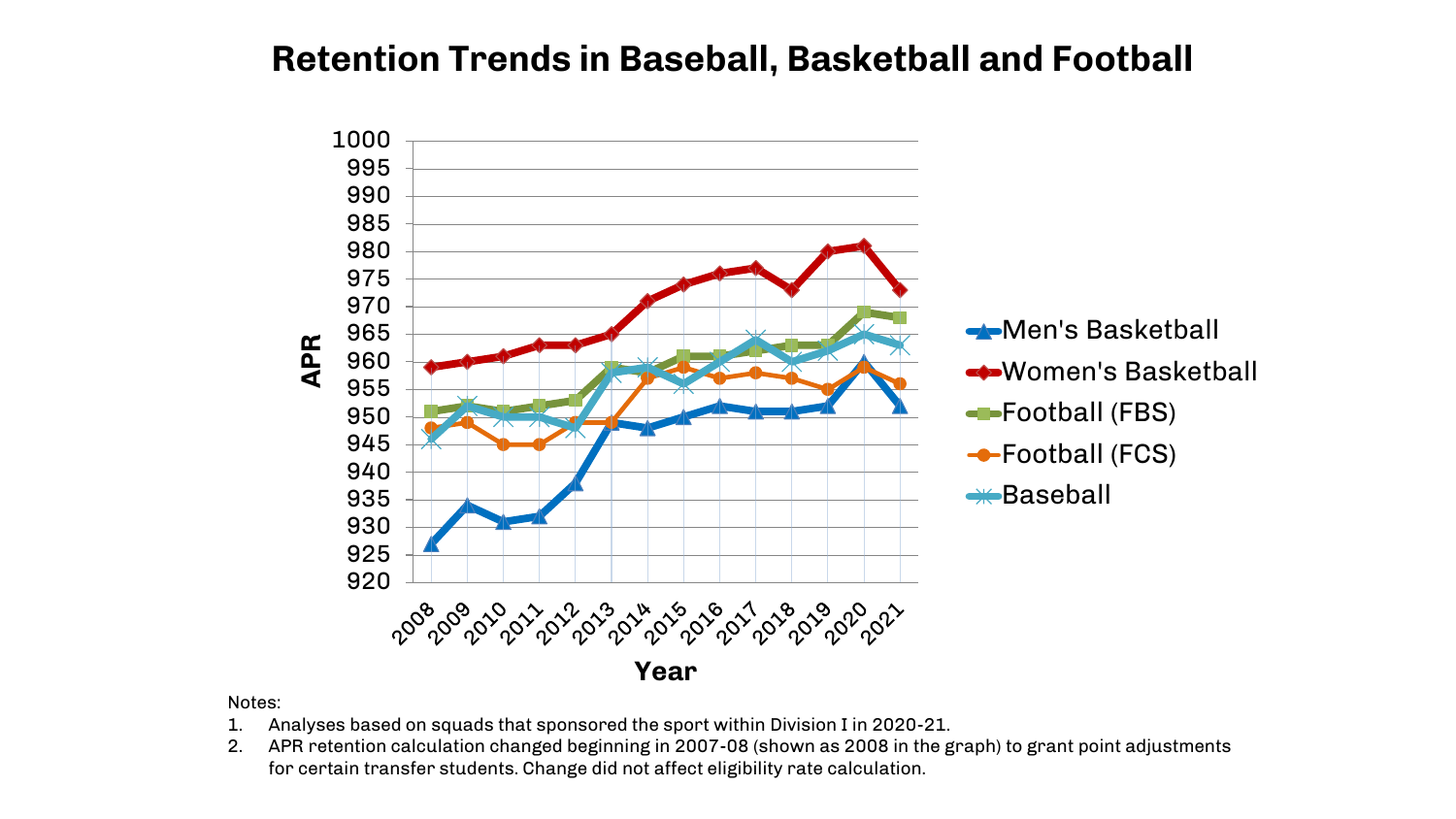### **Average APR by Sport for Women's Teams**

(Single-Year APRs in Sports with 50 or More Teams in Each Year)

| <b>SPORT</b>             | 2011-12 | 2012-13 | 2013-14 | 2014-15 | 2015-16 | 2016-17 | 2017-18 | 2018-19 | 2019-20 | 2020-21 |
|--------------------------|---------|---------|---------|---------|---------|---------|---------|---------|---------|---------|
| <b>Basketball</b>        | 973     | 975     | 980     | 982     | 983     | 983     | 979     | 986     | 986     | 978     |
| <b>Cross Country</b>     | 983     | 983     | 988     | 987     | 989     | 989     | 989     | 989     | 991     | 988     |
| <b>Field Hockey</b>      | 987     | 984     | 989     | 990     | 991     | 990     | 993     | 989     | 992     | 992     |
| Golf                     | 986     | 988     | 991     | 991     | 991     | 988     | 993     | 993     | 994     | 994     |
| <b>Gymnastics</b>        | 987     | 993     | 992     | 992     | 995     | 992     | 994     | 994     | 994     | 993     |
| <b>Lacrosse</b>          | 987     | 990     | 991     | 991     | 992     | 993     | 993     | 996     | 994     | 992     |
| <b>Rowing</b>            | 986     | 988     | 989     | 989     | 987     | 990     | 990     | 990     | 990     | 987     |
| <b>Soccer</b>            | 982     | 984     | 987     | 987     | 988     | 989     | 990     | 990     | 990     | 990     |
| <b>Softball</b>          | 977     | 981     | 982     | 985     | 985     | 987     | 985     | 986     | 991     | 985     |
| <b>Swimming</b>          | 988     | 988     | 990     | 992     | 992     | 993     | 994     | 992     | 993     | 992     |
| <b>Tennis</b>            | 982     | 984     | 989     | 988     | 992     | 988     | 990     | 992     | 991     | 990     |
| <b>Track &amp; Field</b> | 980     | 980     | 982     | 981     | 984     | 982     | 983     | 985     | 987     | 980     |
| Volleyball               | 980     | 984     | 986     | 987     | 986     | 989     | 986     | 989     | 989     | 991     |

Note: Analyses based on squads that sponsored the sport within Division I during 2020-21. Sports sorted alphabetically.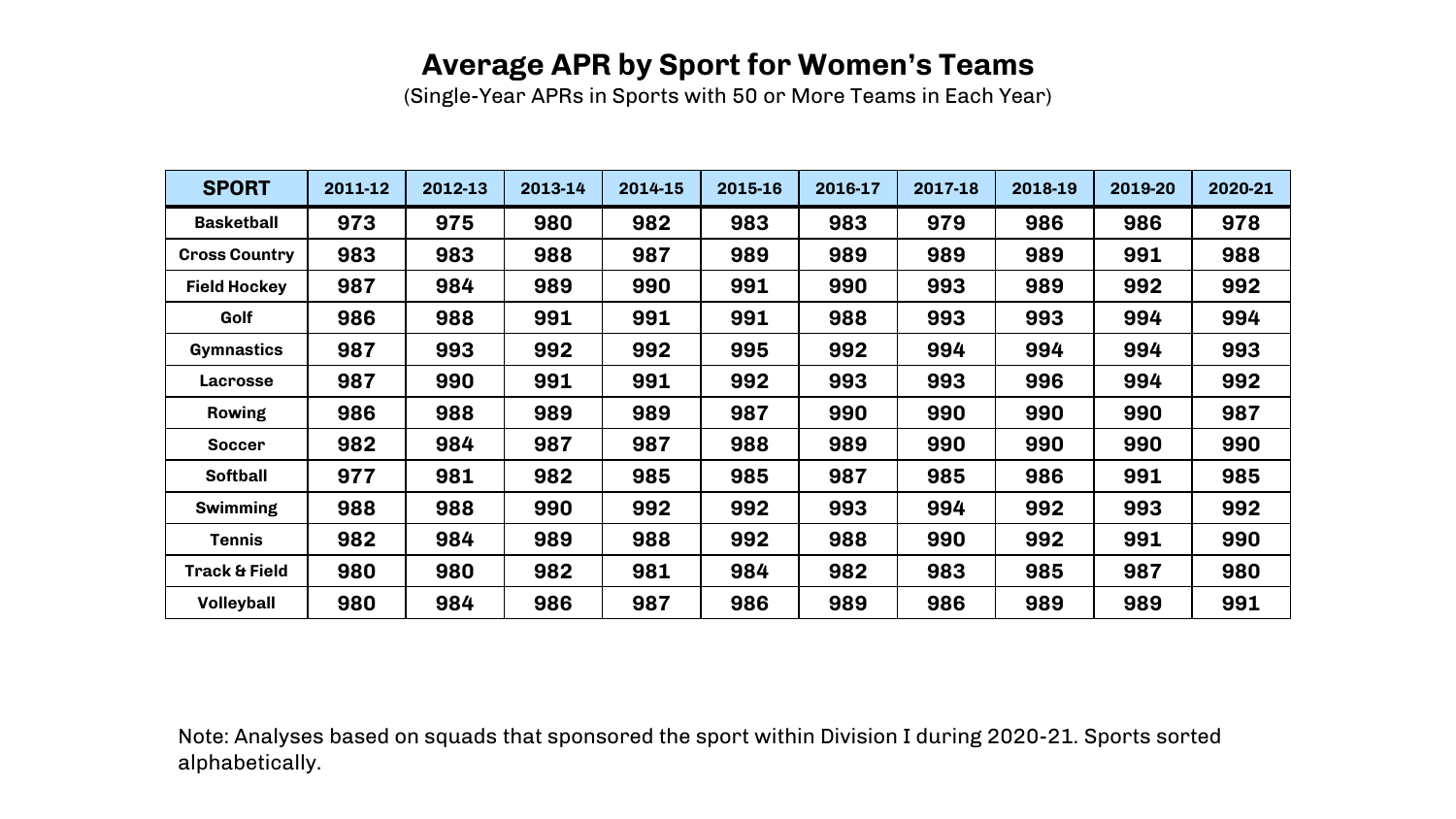### **Average APRs by Sport for Men's Teams**

(Single-Year APRs in Sports with 50 or More Teams in Each Year)

| <b>SPORT</b>             | 2011-12 | 2012-13 | 2013-14 | 2014-15 | 2015-16 | 2016-17 | 2017-18 | 2018-19 | 2019-20 | 2020-21 |
|--------------------------|---------|---------|---------|---------|---------|---------|---------|---------|---------|---------|
| <b>Baseball</b>          | 964     | 971     | 973     | 972     | 976     | 978     | 976     | 976     | 979     | 976     |
| <b>Basketball</b>        | 958     | 963     | 965     | 965     | 968     | 966     | 964     | 966     | 975     | 965     |
| <b>Cross Country</b>     | 975     | 977     | 977     | 979     | 981     | 982     | 982     | 979     | 988     | 979     |
| <b>Football (FBS)</b>    | 958     | 965     | 966     | 968     | 969     | 968     | 967     | 968     | 972     | 968     |
| <b>Football (FCS)</b>    | 945     | 949     | 958     | 962     | 960     | 963     | 960     | 957     | 960     | 959     |
| Golf                     | 975     | 981     | 986     | 984     | 983     | 987     | 986     | 988     | 989     | 988     |
| <b>Ice Hockey</b>        | 986     | 984     | 985     | 988     | 984     | 987     | 986     | 984     | 986     | 988     |
| <b>Lacrosse</b>          | 978     | 977     | 979     | 980     | 982     | 983     | 986     | 986     | 986     | 984     |
| <b>Soccer</b>            | 970     | 971     | 976     | 976     | 980     | 978     | 978     | 975     | 980     | 982     |
| <b>Swimming</b>          | 980     | 983     | 981     | 980     | 978     | 982     | 986     | 984     | 987     | 984     |
| <b>Tennis</b>            | 977     | 978     | 978     | 983     | 983     | 981     | 984     | 985     | 988     | 986     |
| <b>Track &amp; Field</b> | 969     | 967     | 970     | 969     | 975     | 975     | 973     | 972     | 981     | 968     |
| <b>Wrestling</b>         | 964     | 965     | 971     | 979     | 977     | 973     | 976     | 976     | 975     | 974     |

Note: Analyses based on squads that sponsored the sport within Division I during 2020-21. Sports sorted alphabetically.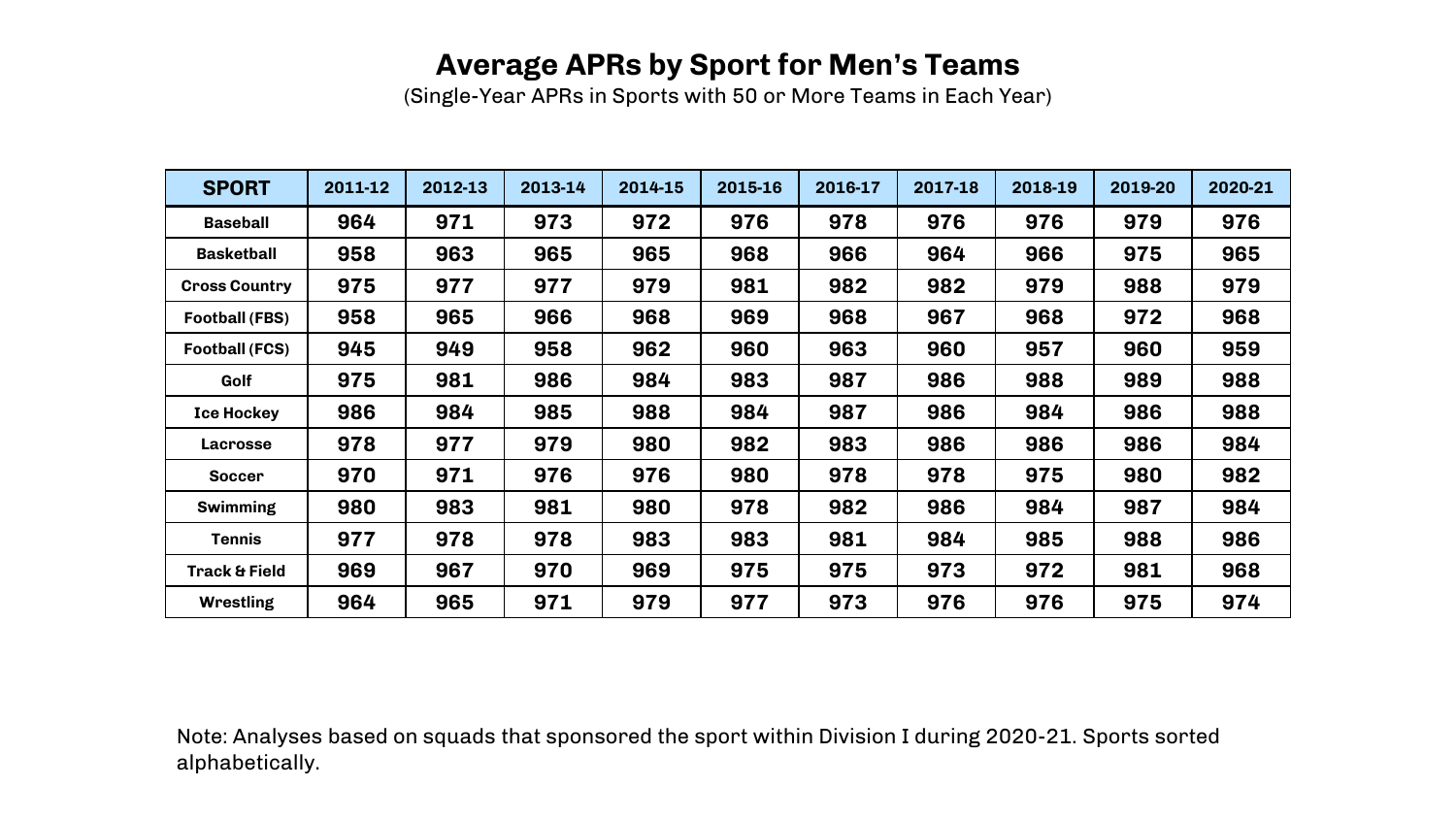# **Subgroup Trends in Single-Year APR**

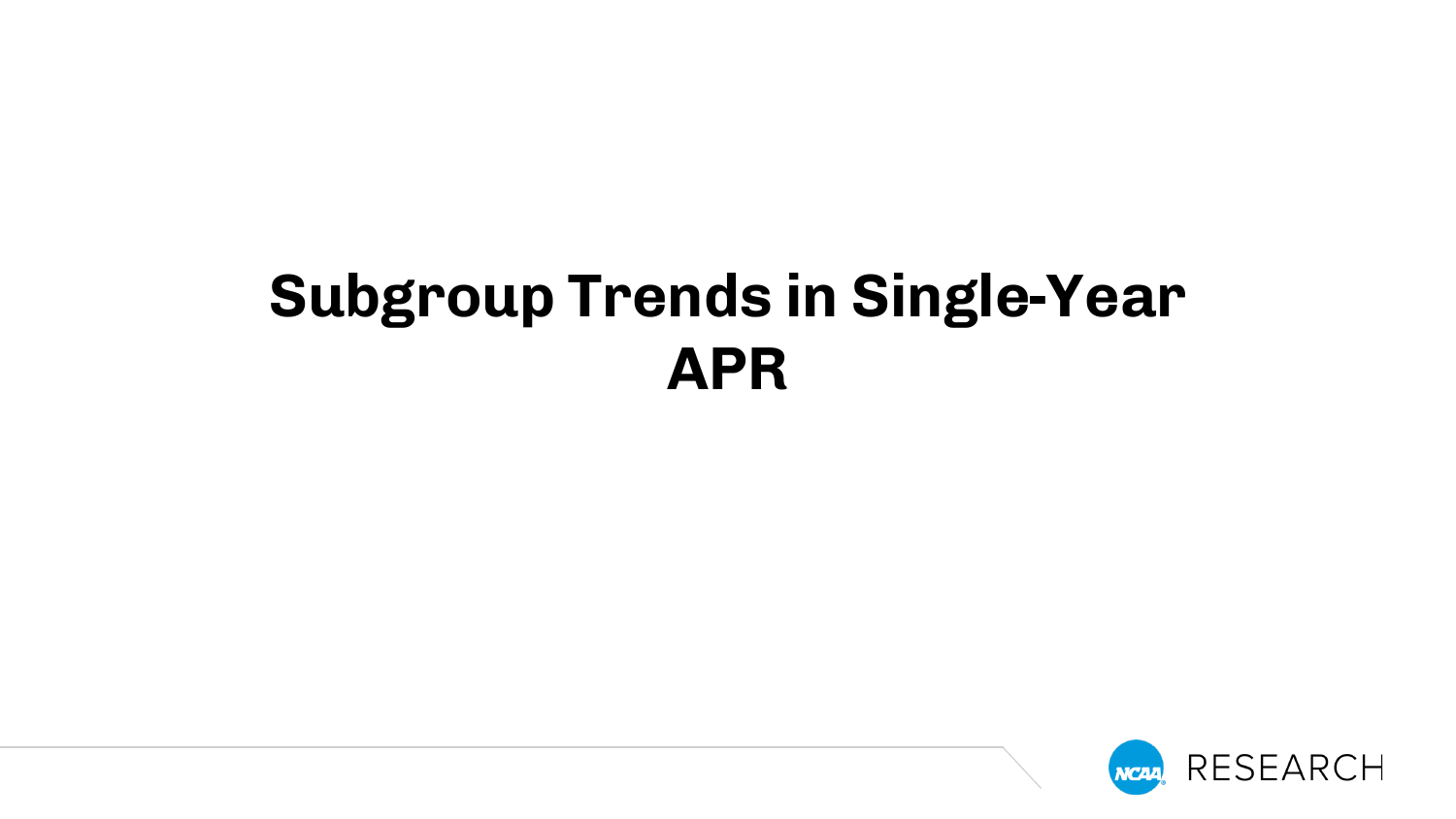### **Trends Among Squads at Limited Resource Institutions**

| <b>Squads from</b><br><b>Limited</b><br><b>Resource</b><br><b>Schools</b> | 2009-10 | 2010-11 | 2011-12 | 2012-13 | 2013-14 | 2014-15 | 2015-16 | 2016-17 | 2017-18 | 2018-19 | 2019-20 | 2020-21 |
|---------------------------------------------------------------------------|---------|---------|---------|---------|---------|---------|---------|---------|---------|---------|---------|---------|
| <b>APR</b>                                                                | 940     | 946     | 953     | 956     | 962     | 965     | 969     | 969     | 972     | 971     | 978     | 968     |
| <b>Eligibility</b>                                                        | 925     | 930     | 941     | 945     | 957     | 961     | 967     | 969     | 972     | 973     | 980     | 969     |
| <b>Retention</b>                                                          | 948     | 953     | 956     | 959     | 959     | 960     | 965     | 963     | 965     | 965     | 973     | 964     |

| <b>Squads from</b><br><b>Other Schools</b> | 2009-10 | 2010-11 | 2011-12 | 2012-13 | 2013-14 | 2014-15 | 2015-16 | 2016-17 | 2017-18 | 2018-19 | 2019-20 | 2020-21 |
|--------------------------------------------|---------|---------|---------|---------|---------|---------|---------|---------|---------|---------|---------|---------|
| <b>APR</b>                                 | 977     | 977     | 979     | 981     | 984     | 984     | 985     | 985     | 985     | 985     | 987     | 985     |
| <b>Eligibility</b>                         | 979     | 979     | 982     | 984     | 986     | 986     | 987     | 988     | 987     | 988     | 991     | 987     |
| <b>Retention</b>                           | 971     | 972     | 973     | 975     | 978     | 978     | 979     | 980     | 980     | 980     | 982     | 981     |

Notes: Analyses based on single-year rates of 6,063 squads (776 at limited resource schools vs. 5,287 at other schools) that submitted usable data in 2020-21. Limited resource defined as school being in bottom 15% of Division I on resource composite.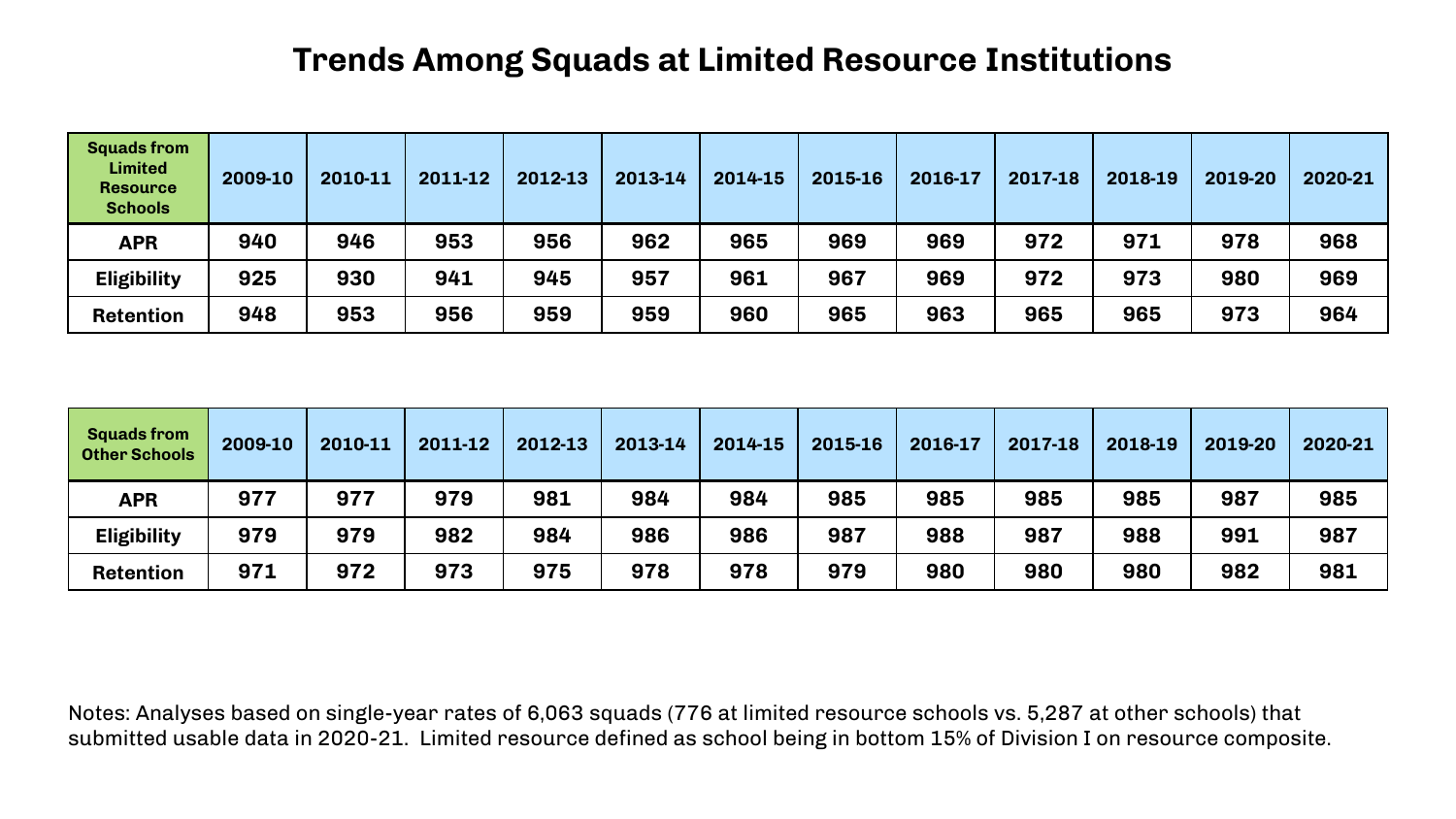### **Trends Among Squads at HBCUs**

| <b>Squads from</b><br><b>HBCUs</b> | 2009-10 | 2010-11 | 2011-12 | 2012-13 | 2013-14 | 2014-15 | 2015-16 | 2016-17 | 2017-18 | 2018-19 | 2019-20 | 2020-21 |
|------------------------------------|---------|---------|---------|---------|---------|---------|---------|---------|---------|---------|---------|---------|
| <b>APR</b>                         | 912     | 917     | 929     | 935     | 946     | 950     | 957     | 961     | 964     | 960     | 970     | 955     |
| <b>Eligibility</b>                 | 876     | 881     | 896     | 905     | 927     | 934     | 947     | 954     | 965     | 958     | 969     | 953     |
| <b>Retention</b>                   | 939     | 942     | 950     | 953     | 954     | 955     | 958     | 959     | 955     | 958     | 968     | 954     |

| <b>Squads from</b><br><b>Other Schools</b> | 2009-10 | 2010-11 | 2011-12 | 2012-13 | 2013-14 | 2014-15 | 2015-16 | 2016-17 | 2017-18 | 2018-19 | 2019-20 | 2020-21 |
|--------------------------------------------|---------|---------|---------|---------|---------|---------|---------|---------|---------|---------|---------|---------|
| <b>APR</b>                                 | 976     | 976     | 978     | 981     | 983     | 983     | 984     | 984     | 984     | 985     | 987     | 984     |
| <b>Eligibility</b>                         | 977     | 978     | 981     | 983     | 986     | 986     | 987     | 987     | 987     | 988     | 990     | 987     |
| <b>Retention</b>                           | 970     | 971     | 972     | 975     | 977     | 977     | 978     | 979     | 979     | 980     | 982     | 980     |

Notes: Analyses based on single-year rates of 6,063 squads (313 at HBCUs vs. 5,750 at other schools) that submitted usable data in 2020-21.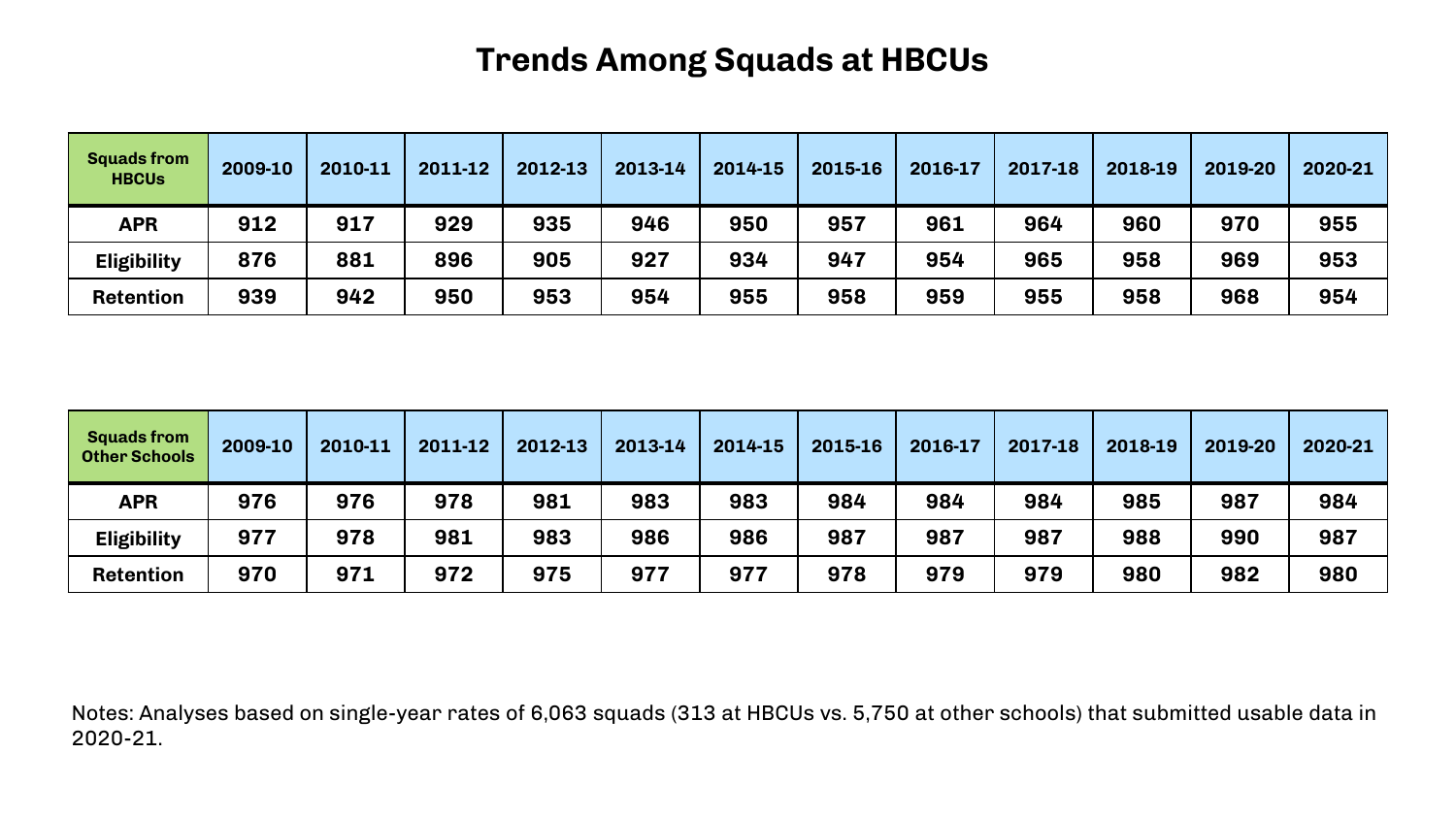# **APR Delayed Graduation Points**

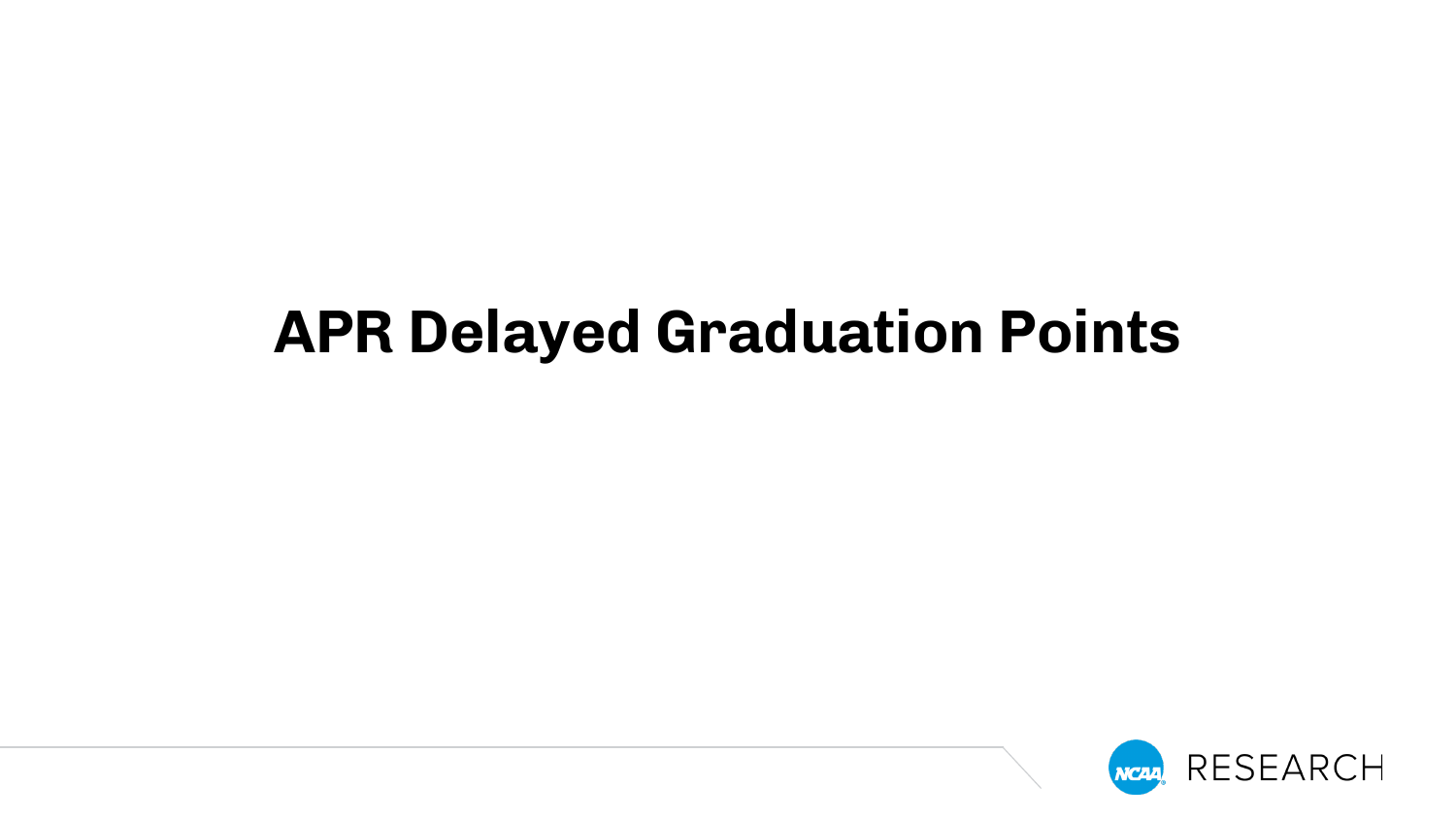## **Total Number of Delayed Graduation Points**

- ► In the past 18 years, more than 20,000 student-athletes have earned APR points for their former team by returning to college after their eligibility expired and completing their degree.
- ► Among high-profile sports, delayed graduation points total:
	- Football: 5,863
	- Baseball: 2,309
	- Men's Basketball: 1,545
	- Women's Basketball: 699
- ► In other words, 10,416 former student-athletes in these four high-profile sports returned to college and graduated, earning their former team APR points. Note that these student-athletes are not typically counted as graduates in the calculation of the federal graduation rate or the GSR.

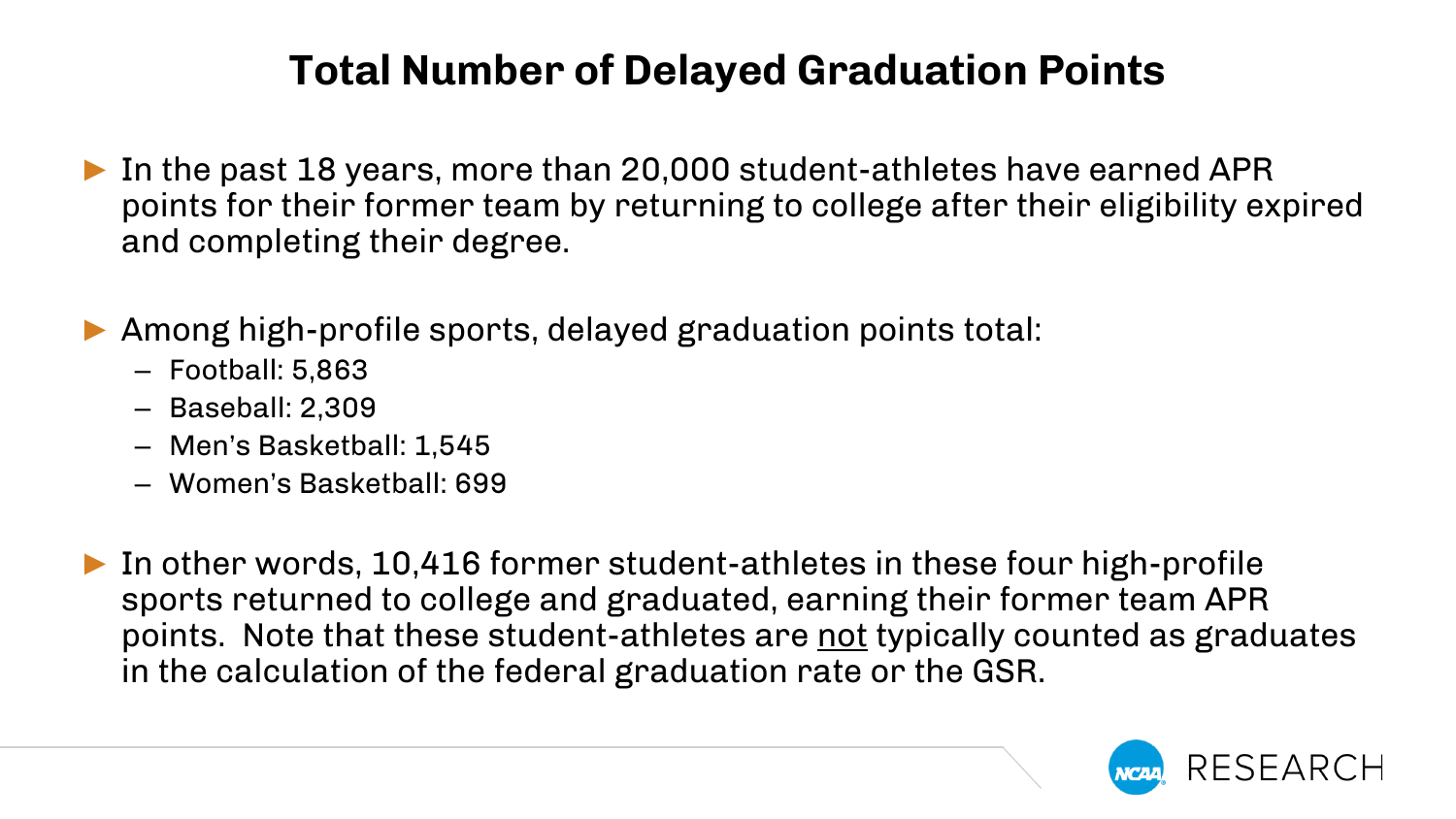## **Technical Notes**

- National aggregates include those schools whose data was deemed usable by the date of publication.
- APRs, eligibility rates and retention rates were calculated as averages of squads rather than point  $\blacktriangleright$ tabulations (thus, each squad contributes equally and quarter school vs. semester school issues are avoided).